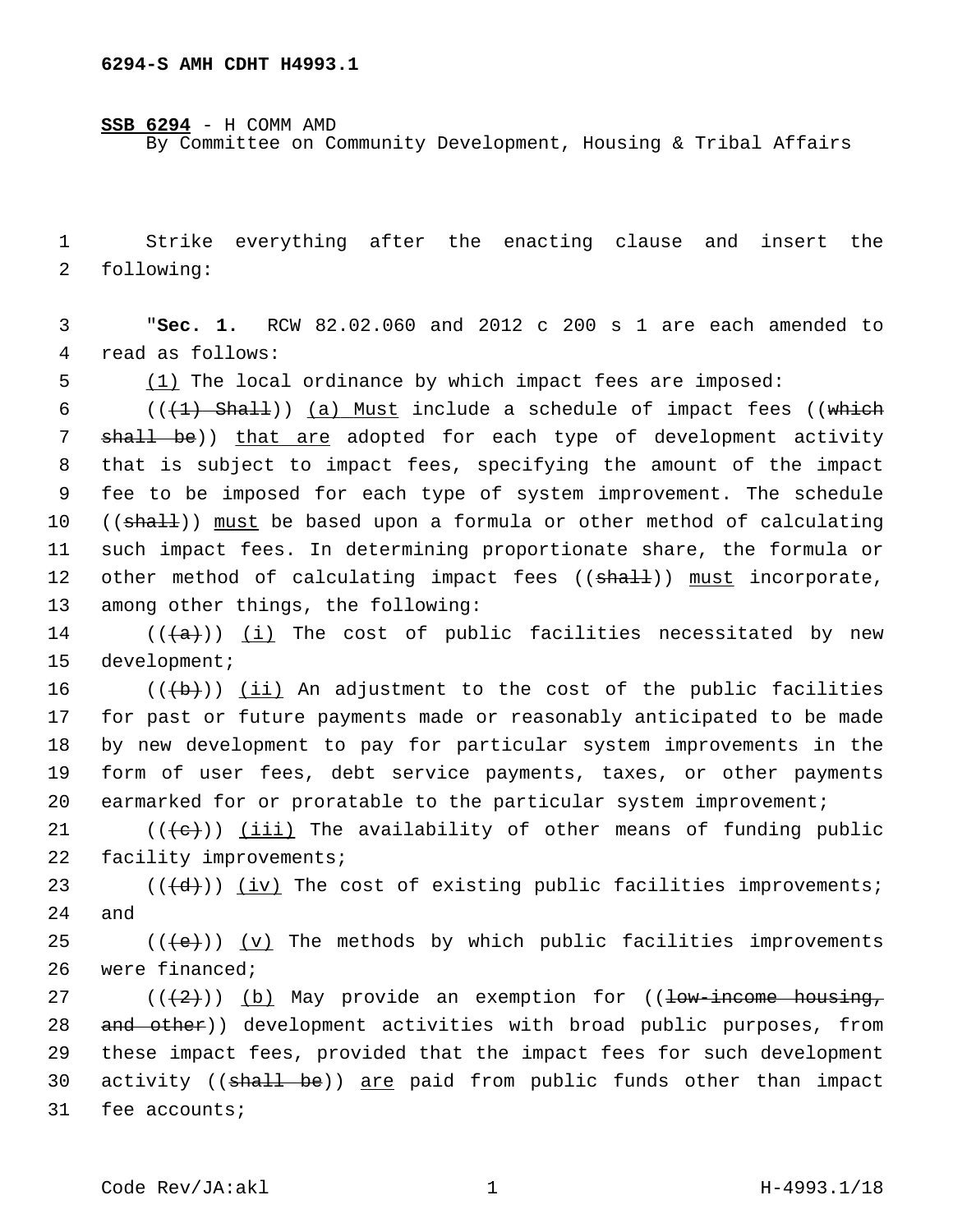1 (( $(3)$ )) (c) May provide an exemption from impact fees for low- income housing. Local governments that grant exemptions for low-3 income housing under this subsection  $((+3))$   $(1)(c)$  may either: Grant a partial exemption of not more than eighty percent of impact fees, in which case there is no explicit requirement to pay the exempted portion of the fee from public funds other than impact fee accounts; or provide a full waiver, in which case the remaining percentage of the exempted fee must be paid from public funds other than impact fee 9 accounts. An exemption for low-income housing granted under (b) of 10 this subsection  $((2)$  of this section)) or this subsection  $((43))$  $(1)(c)$  must be conditioned upon requiring the developer to record a covenant that, except as provided otherwise by this subsection, prohibits using the property for any purpose other than for low- income housing. At a minimum, the covenant must address price restrictions and household income limits for the low-income housing, and that if the property is converted to a use other than for low- income housing, the property owner must pay the applicable impact fees in effect at the time of conversion. Covenants required by this subsection must be recorded with the applicable county auditor or recording officer. A local government granting an exemption under 21 ((subsection  $(2)$  of this section or)) this subsection  $((+3))$   $(1)(c)$  for low-income housing may not collect revenue lost through granting an exemption by increasing impact fees unrelated to the exemption. A school district who receives school impact fees must approve any 25 exemption under ((subsection  $(2)$  of this section or)) this subsection  $((+3))$   $(1)(c)$ ;

27 (((4) Shall)) (d) Must provide a credit for the value of any dedication of land for, improvement to, or new construction of any system improvements provided by the developer, to facilities that are identified in the capital facilities plan and that are required by the county, city, or town as a condition of approving the development 32 activity;

33 (((+5) Shall)) (e) Must allow the county, city, or town imposing the impact fees to adjust the standard impact fee at the time the fee is imposed to consider unusual circumstances in specific cases to 36 ensure that impact fees are imposed fairly;

37 (((6) Shall)) (f) Must include a provision for calculating the amount of the fee to be imposed on a particular development that permits consideration of studies and data submitted by the developer 40 to adjust the amount of the fee;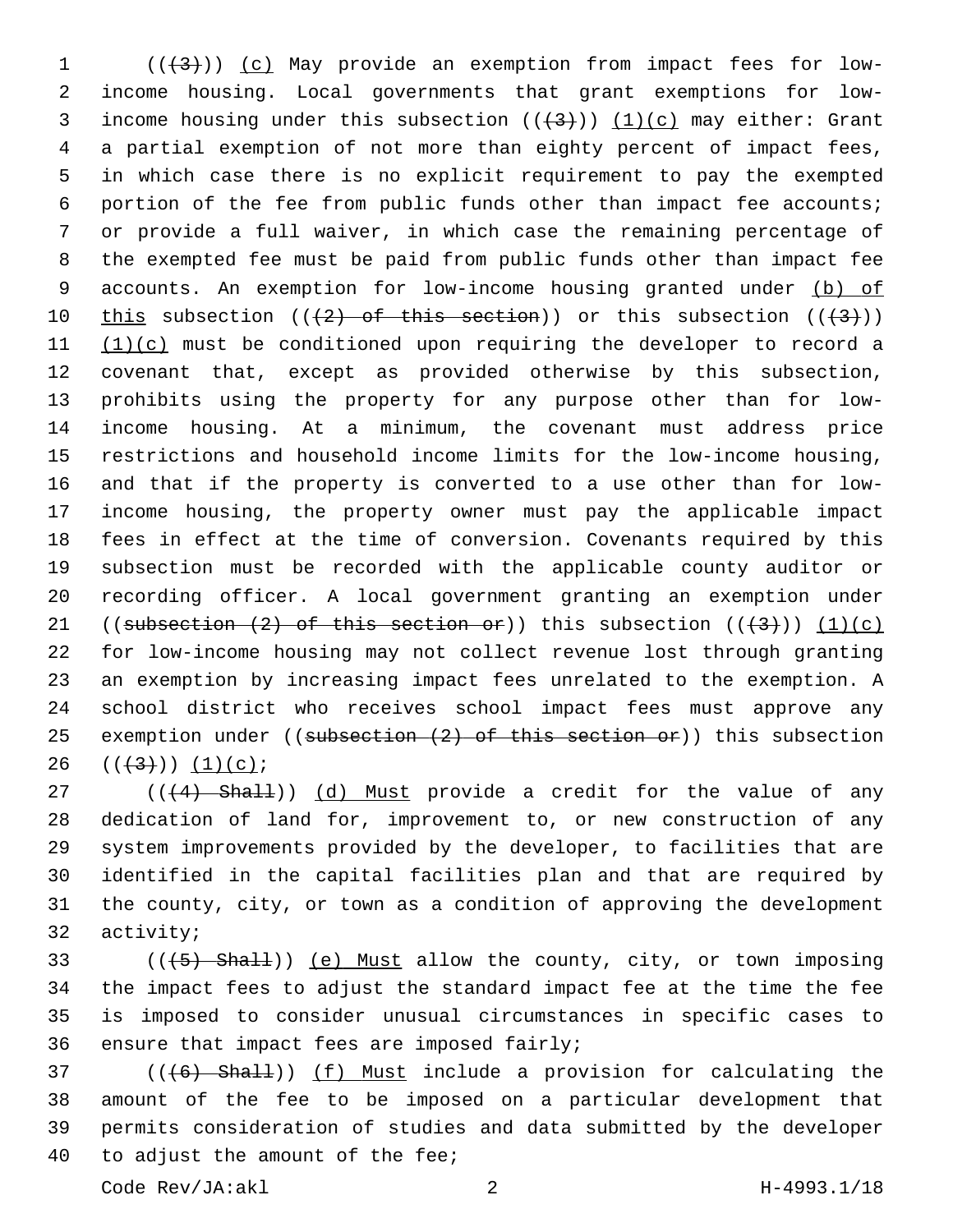(((7) Shall)) (g) Must establish one or more reasonable service 2 areas within which it ((shall)) calculates and imposes impact fees for various land use categories per unit of development; and

 (( $(48)$ )) (h) May provide for the imposition of an impact fee for system improvement costs previously incurred by a county, city, or town to the extent that new growth and development will be served by 7 the previously constructed improvements provided such fee ((shall)) may not be imposed to make up for any system improvement 9 deficiencies.

 (2) For purposes of this section, "low-income housing" means housing with a monthly housing expense, that is no greater than thirty percent of eighty percent of the median family income adjusted for family size, for the county where the project is located, as reported by the United States department of housing and urban 15 development.

 **Sec. 2.** RCW 82.02.090 and 2010 c 86 s 1 are each reenacted and 17 amended to read as follows:

 ((Unless the context clearly requires otherwise, the following 19 definitions shall apply in RCW 82.02.050 through 82.02.090:)) The definitions in this section apply throughout RCW 82.02.050 through 82.02.090 unless the context clearly requires otherwise.

 (1) "Development activity" means any construction or expansion of a building, structure, or use, any change in use of a building or structure, or any changes in the use of land, that creates additional demand and need for public facilities. "Development activity" does not include:

 (a) Buildings or structures constructed by a regional transit 28 authority; or

 (b) Buildings or structures constructed as shelters that provide emergency housing for people experiencing homelessness, or emergency shelters for victims of domestic violence, as defined in RCW 70.123.020.32

 (2) "Development approval" means any written authorization from a county, city, or town which authorizes the commencement of 35 development activity.

 (3) "Impact fee" means a payment of money imposed upon development as a condition of development approval to pay for public facilities needed to serve new growth and development, and that is reasonably related to the new development that creates additional Code Rev/JA:akl 3 H-4993.1/18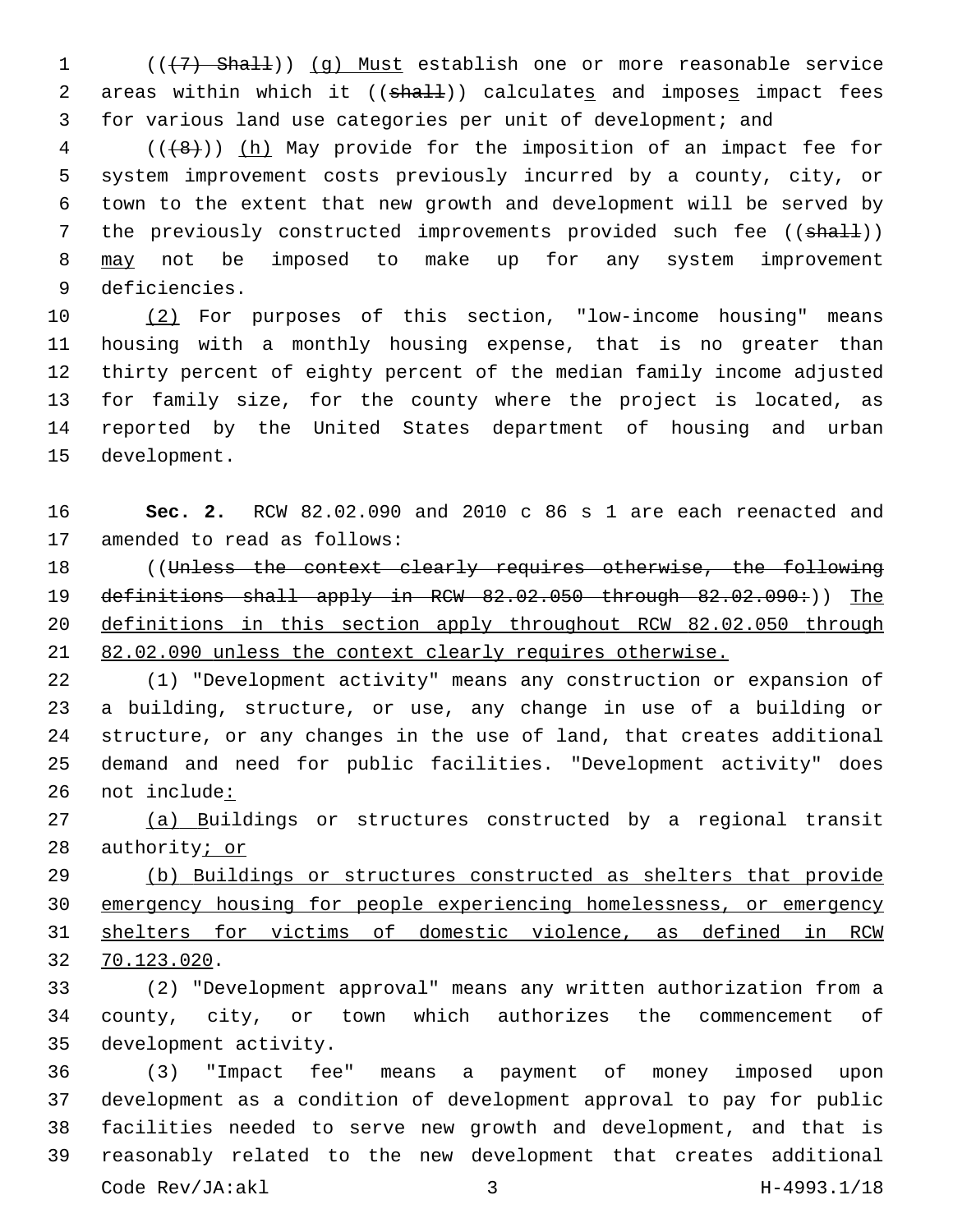demand and need for public facilities, that is a proportionate share of the cost of the public facilities, and that is used for facilities that reasonably benefit the new development. "Impact fee" does not 4 include a reasonable permit or application fee.

 (4) "Owner" means the owner of record of real property, although when real property is being purchased under a real estate contract, 7 the purchaser ((shall be)) is considered the owner of the real 8 property if the contract is recorded.

 (5) "Project improvements" mean site improvements and facilities that are planned and designed to provide service for a particular development project and that are necessary for the use and convenience of the occupants or users of the project, and are not 13 system improvements. ((No)) An improvement or facility included in a capital facilities plan approved by the governing body of the county, 15 city, or town ((shall be)) is not considered a project improvement.

 (6) "Proportionate share" means that portion of the cost of public facility improvements that are reasonably related to the 18 service demands and needs of new development.

 (7) "Public facilities" means the following capital facilities owned or operated by government entities: (a) Public streets and roads; (b) publicly owned parks, open space, and recreation facilities; (c) school facilities; and (d) fire protection 23 facilities.

 (8) "Service area" means a geographic area defined by a county, city, town, or intergovernmental agreement in which a defined set of public facilities provide service to development within the area. 27 Service areas ((shall)) must be designated on the basis of sound 28 planning or engineering principles.

 (9) "System improvements" mean public facilities that are included in the capital facilities plan and are designed to provide service to service areas within the community at large, in contrast 32 to project improvements.

 NEW SECTION. **Sec. 3.** This act is necessary for the immediate preservation of the public peace, health, or safety, or support of the state government and its existing public institutions, and takes effect April 1, 2018."

37 Correct the title.